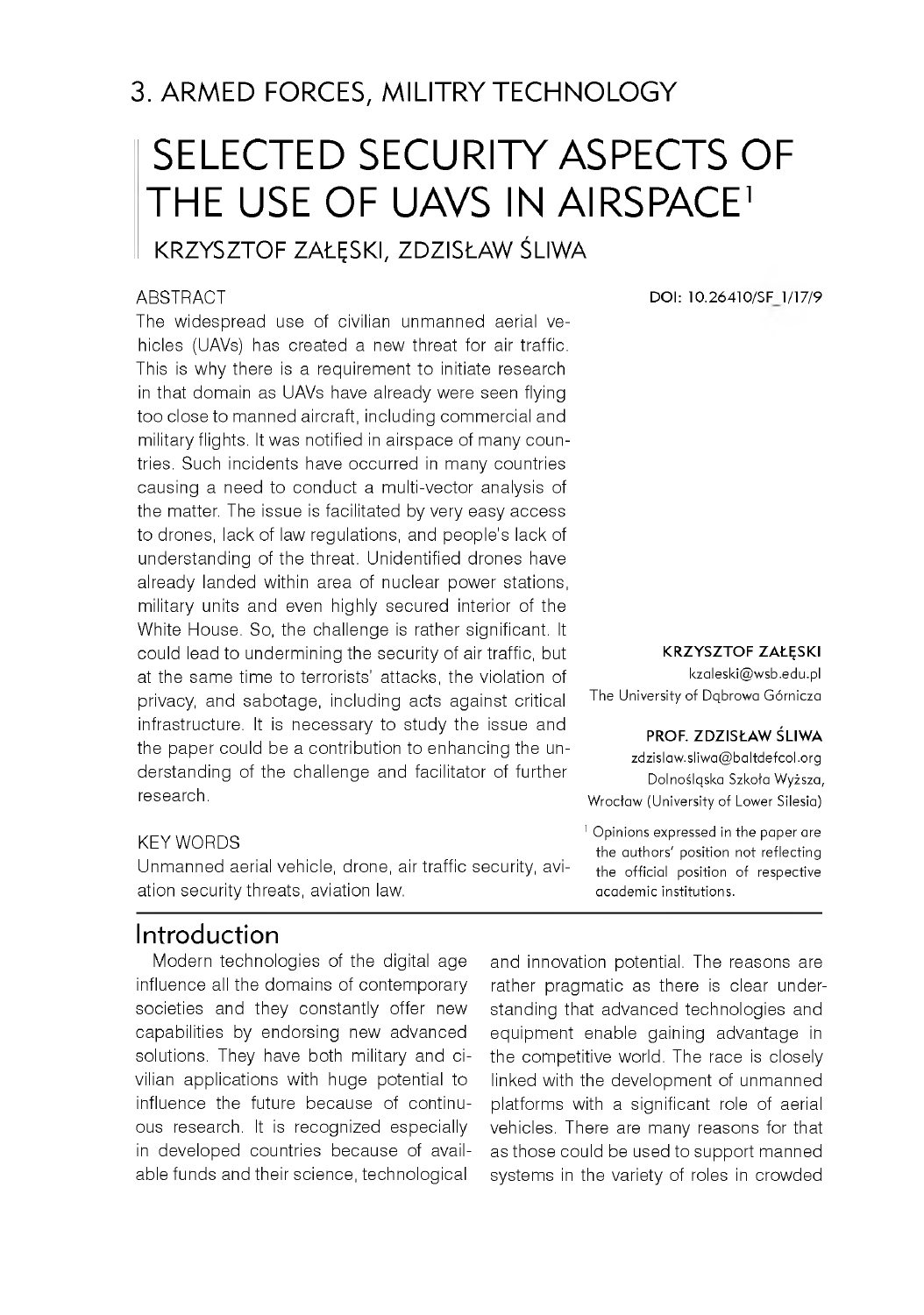cities and huge remote areas. They are cheaper, reliable and as described in relation to military applications, "They don't get hungry. They aren't afraid. They don't forget their orders. They don't care if the guy next to them has just been shot. Will they do a better job than humans? Yes"1. Unmanned platforms are, however, also a challenge due to security reasons as many accidents have happened in airspace of many countries because of the uncontrolled movement of such the devices. The main reasons were human mistakes, lack of skills and just carelessness. The future fully autonomous unmanned aerial vehicles (UAVs) will more effectively eliminate errors but it is still to come in the future. Currently, due to their growing presence, there is still a need to clearly formulate regulations and law to avoid incidents, especially in civilian air traffic. Another challenge is that those could be used to threaten security of societies by using UAVs as a tool in hands of terrorists and extremists. The role of drones increases every year and for example, "by 2020, the Federal Aviation Administration (FAA) expects to have as many as 30,000 drones flying over the United States"2.

The purpose of the paper is to provide an overview of the use of drones in civilian societies as a challenge for the security of air traffic. It will also analyse the term 'drone' and UAV within civilian terminology, and more precisely, to identify source elements which are critical to decide if a selected flying object could be classified as such. Their use and tasks will be also mentioned. The legal aspects of using unmanned flying vehicles will be discussed as the use of UAVs in air space is a growing threat for

manned platforms causing a real danger. It is assessed that the number of private users of UAVs will increase, probably expansively. It will be supported by the growing availability of new technologies, lowering costs so their purchase for the variety of application will be exploited for private and commercial purposes. It is ineffectual to try to limit the use of UAVs as they could not be fully controlled; it is rather requesting looking for building compromise allowing the development of that branch of aviation. At the same time, it is necessary to treat such the handlers and operators as another important group of air space users.

## An overview of drones/ UAVs

Drones started to be well-known when such type of aerial vehicles supported US forces in Iraq and Afghanistan by conducting combat missions; UAV 'Predator' was a symbol of their employment. They were equipped with artificial intelligence, equipment and armament allowing conducting tasks in all weather conditions. Norman Friedman highlighted the role of drones as they allow humans to focus only on those spots which are critically important and the rest should be covered by non-human assets like UAVs<sup>3</sup>. The Oxford Dictionary defines a drone as "a remote-controlled pilotless aircraft or missile"4 giving many option to recognize such platforms. The Collins Dictionary provides an extended definition linked with a remote control and it says that "a drone is a type of aircraft that does not have a pilot and is controlled by someone on the ground" and another as "a pilotless radio-controlled aircraft"5. Based on com-

<sup>1</sup> Read also: R. Arkin, Governing Lethal Behavior in Autonomous Robots, Chapman & HALL/CRC, Boca Raton 2009, p. 7.

<sup>2</sup> P. Paganini, Hacking Drones ... Overview of the Main Threats, General Security 4 June 2013, [http://resourc](http://resourc-)es.infosecinstitute.com/hacking-drones-overview-ofthe-main-threats/ (accessed 22 February 2017)

<sup>3</sup> N. Friedman, *Unmanned Com bat Air Systems,* Naval Institute Press, Annapolis 2010, p. 46.

The Oxford Living Dictionaries, [https://en.oxford](https://en.oxford-)dictionaries.com /definition/drone (accessed 22 February 2017).

<sup>&</sup>lt;sup>5</sup> The Collins Dictionary, https://www.collinsdictionary.com /dictionary/english/drone (accessed 22 February 2017).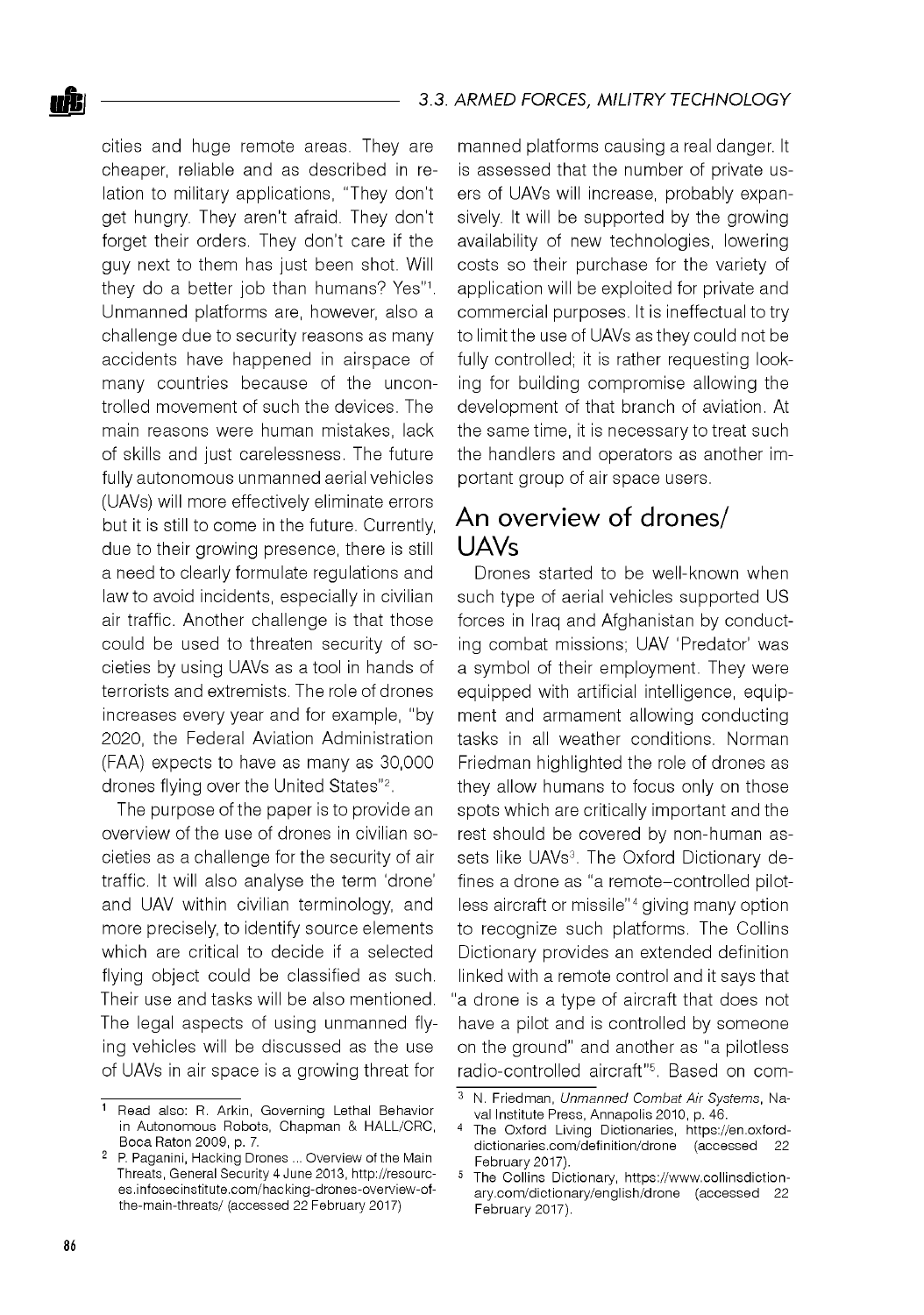monly known definitions it could be acknowledged that a 'drone' is an aerodynamic flying system to conduct multiple tasks and those could be remotely controlled by using a joystick or digital interface backed by a device used for automatic control. UAVs could be equipped with blades or wings, and original intentions of their use were to replace people/crews when conducting high risk aerial missions. The armed aerial vehicles designed to conduct combat missions are currently rather common and they are known as *Unmanned Combat Air Vehicles (UCAVs)* and they could perform the variety of tasks $6$ . The important factor is that many military solutions are transferred into civilian aviation. Terms 'drone' and UAV are often treated as interchangeable and used as equivalent.

The definition of a drone is rather general as it is described as an unmanned, remotely controlled aerial vehicle or a missile designed for a precision attack. However, just preliminary analysis of the definition discovers two contradictory pieces of information. First, it is questionable if a single use device designed for a single mission (e.g. the destruction of a pre-planned target) could be named 'a drone'. Second, to be recognized as 'a drone' such a device should be remotely controlled or should be able to perform fully autonomous flight (according to a pre-planned route). Drone users, especially the fans of modelling, extend the definition by including two more elements. Those are: a range of UAVs and necessity of locating advanced devices and sensors on UAVs board to operate a device using a control system; however, in such a case, it is not just a *Remotely Piloted Vehicle (RPV).*

*RPVs* are also known as a result of military operations, as those were used by Israel already in 1982 during operations in Lebanon; Israel is one of leading nations in such technologies7. Such UAVs are equipped with cameras to see what is seen by a pilot of a manned aircraft, and they possess a modern version of tool known as *First-Person View (FPV)* or remote-person view; some call it 'video piloting'. So, it is not a drone in classical understanding. Though, as soon as it achieves an option of remote control e.g. using a personal computer, working and 'a land based control station' allowing for starting an autopilot and switching into an automatic mission control mode, we undoubtedly deal with an UAV; it means an actual drone following the extended definition.



<sup>&</sup>lt;sup>6</sup> See in details in: L. Cwojdziński, Zadania wykonywane przez systemy platform bezzalogowych i powody ich stosowania, Program "Pięć żywiołów. Wolność - informacja - bezpieczeństwo", 2014, p. 2-3, http://www.5zywiolow.pl/wp-content/uploads/2014/02/zasady-uzycia-uav-leszek-cw ojdzinski. pdf (accessed 25 January 2017).

M. Pardesi, Unmanned aerial vehicle: missions, challenges, and strategic implications for small and medium powers, in B. Loo (ed.), Military Transformation and Strategy. Revolutions in Military Affairs and Small States, published by Routledge, New York 2009, p. 102.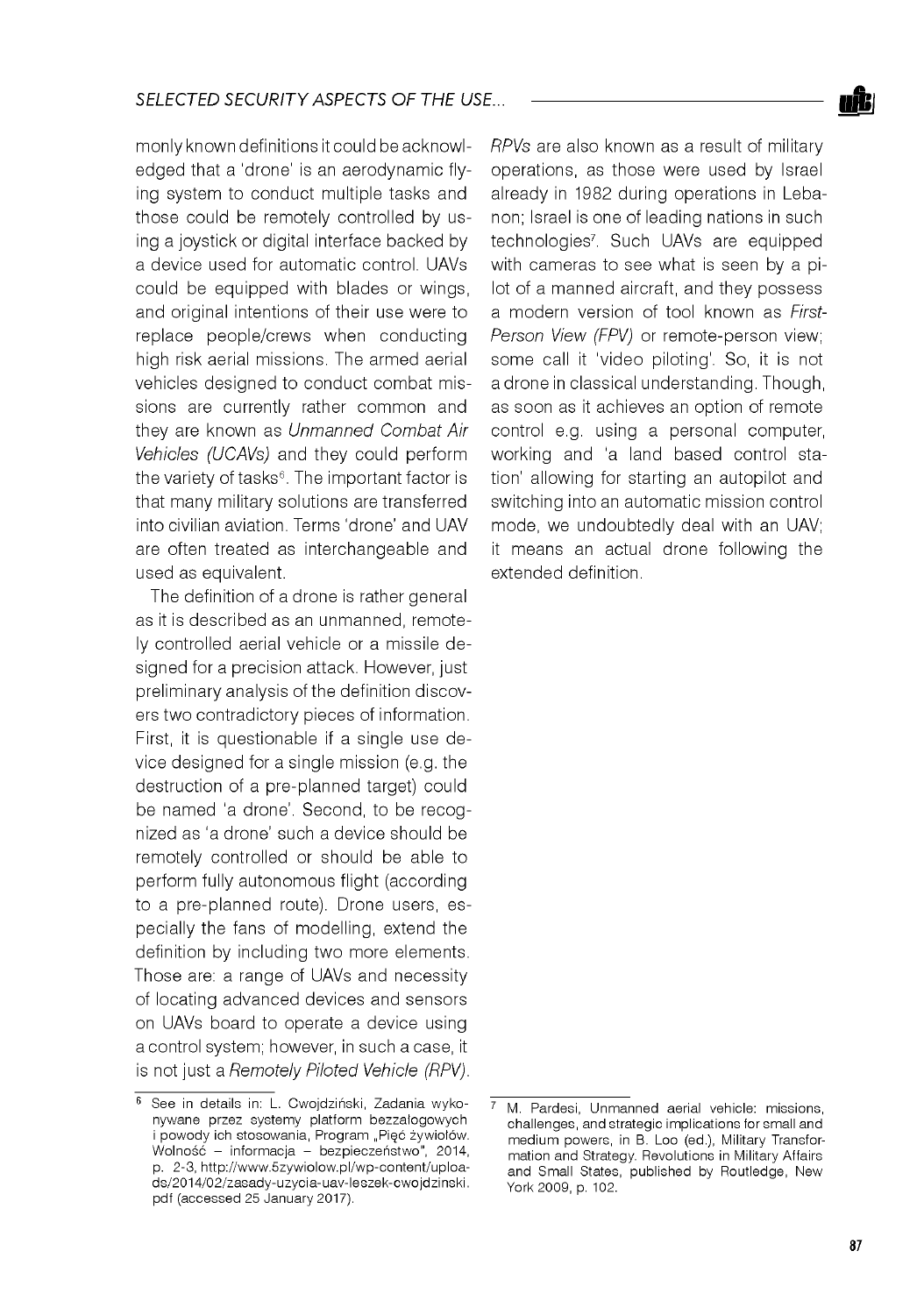

Source: E. Frew, T. Brown, Networking Issues for Small Unmanned Aircraft Systems, in K. Valavanis, P. Oh, L. Piegl (eds.) Unmanned Aircraft Systems, International Symposium On Unmanned Aerial Vehicles, UAV'08, Springer Science & Business Media 2008, p. 25.

UAVs include a subgroup called Autonomous UAVs, which are vehicles completely controlled by computers excluding an option of a manual control by an operator (e.g. performing missions according to a preplanned route within a designated area). It raises a question: Could a RPVs, equipped with a camera allowing FPV flights be recognized as an UAVs? The answer is that rather no; those are still remotely piloted aerial vehicles and not drones. As such, those should not be a subject of detailed law regulations but instead they should be subject to strict limitations regarding their access to air space, especially as the number of such devices will grow very rapidly. Consequently, it will be impossible to control or identify all of them and those will 'litter' the air space so the only solution is to learn how to deal with them as there is no other choice. According to James Hing. currently there are three modes of operating UAVs: external piloting (EP) - controlling flight by line of sight; internal piloting (IP)

- using ground station and on board camera and autonomous flight<sup>s</sup>. An example of full autonomy is advanced US Global Hawk<sup>9</sup> or Airbus Group's (former European Aeronautic Defence and Space Company - EADS) Eagle system (French: Systčme Intérimaire de Drone Male - SDIM)<sup>10</sup>; both systems could support maritime and air traffic, internal national security, search and rescue operations and many other tasks. There are many UAVs with an option to switch between modes. All the modes must have close integration with any platform security, remote piloting and payload management (Fig. 1).

<sup>8</sup> J. Hing, P. Oh, Development of Unmanned Aerial Vehicle Piloting System with Integrated Motion Cueing for Training and Pilot Evaluation, in K. Valavanis, P. Oh, L. Piegl (eds.) Unmanned Aircraft Systems, International Symposium On Unmanned Aerial Vehicles, UAV'08, Springer Science & Business Media 2008, p. 6-7.

<sup>&</sup>lt;sup>9</sup> Global Hawk, Website Northrop Grumman Corporation, http://www.northropgrumman.com/capabilities/globalhawk/Pages/default.aspx (accessed 26 January 2017)

<sup>&</sup>lt;sup>10</sup> Eagle MALE System Medium Altitude Long Endurance UAV, Defense Update, as of 9 December 2006, http://defense-update.com/products/e/eagle-UAV. htm (accessed 30 January 2017)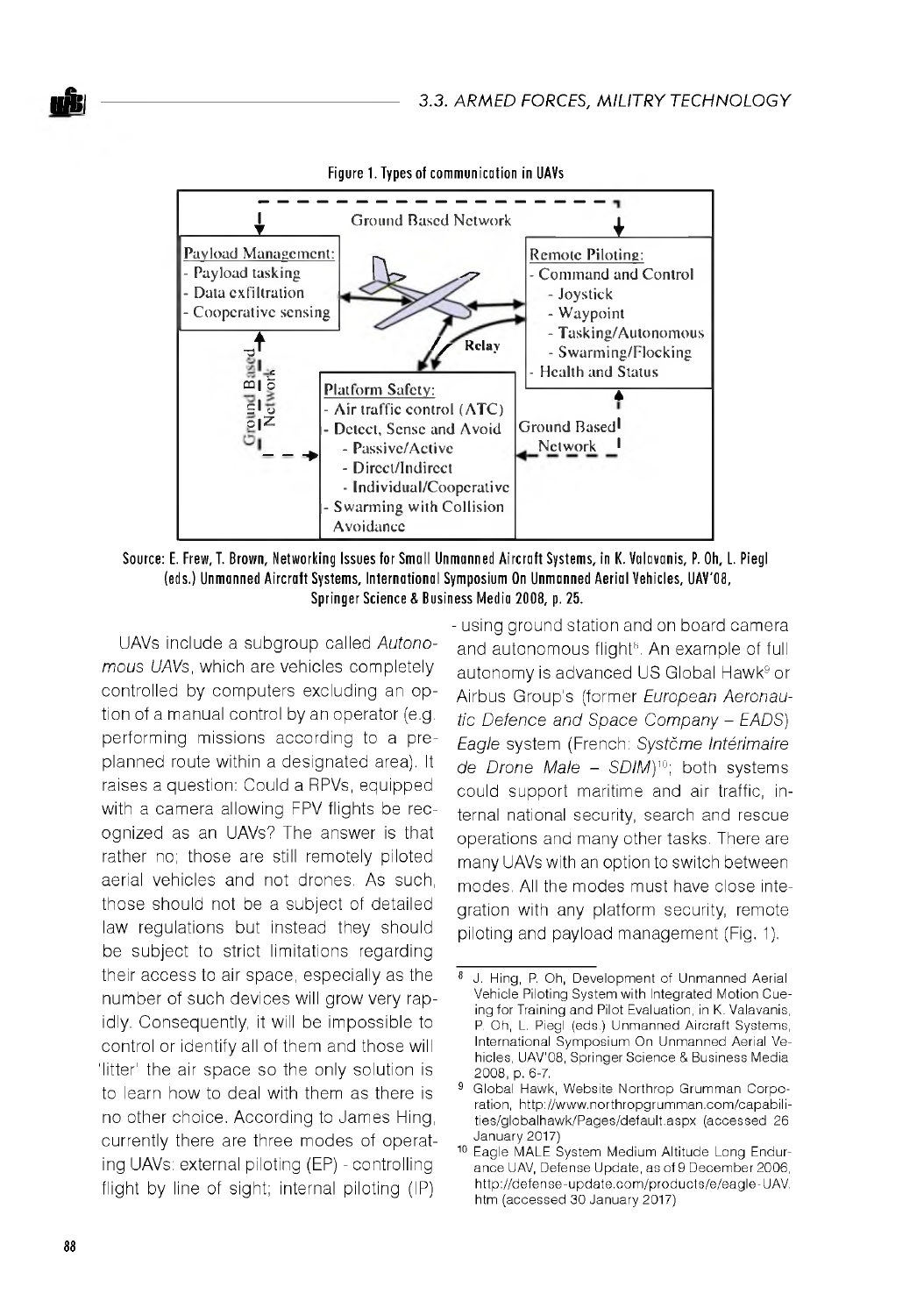At the present it is not so easy to fully predict what purposes drones could be used for in the future. The society usually regards them as unmanned platforms to be used by armed forces or national law enforcement services to enhance their capabilities to create safe and secure environment. Is it to be continued in the future? The answer is given every day as we can observe their applications. We could say, with high degree of certainty, that in next one or two decades those devices will be even an ordinary element of people's daily life. However, it should not be forgotten that drones not only support security as those are also a real threat for overall security systems, including personal security. Unmanned solutions are linked with some "systemic gaps" and they could become challenging for security and it is not only linked with terrorism. As a result, technological development within the sphere of unmanned solutions must be closely interconnected with accelerating research, also in such fields like law, tel-

einformatics systems, crisis management, defence and security including internal security of each single nation. It should be followed by companies operating on an insurance market taking into account common accessibility of drones based on lowering costs causing a risk of unexpected incidents. Such types of UAV systems must be treated with great importance within an air space management system with the focus on security. According to US Department of Defence, some 70% of manned aircraft catastrophes<sup>1</sup> are caused by human errors and further autonomy will not eliminate it is still a human who will control them. But now *"pilots"* being outside of cockpit will have increased tendency to make more risky decisions with lower situational awareness and limitations to face unexpected emergencies and situations. This requires the proper training of operators including software and hardware interface for a mission capable system (Fig. 2).



Source: J. Hing, P. Oh, Development of Unmanned Aerial Vehicle Piloting System with Integrated Motion Cueing for Training and Pilot Evaluation, in K. Valavanis, P. Oh, L. Piegl (eds.) Unmanned Aircraft Systems, International Symposium On Unmanned Aerial Vehicles, UAV'08, Springer Science & Business Media 2008, p. 5.

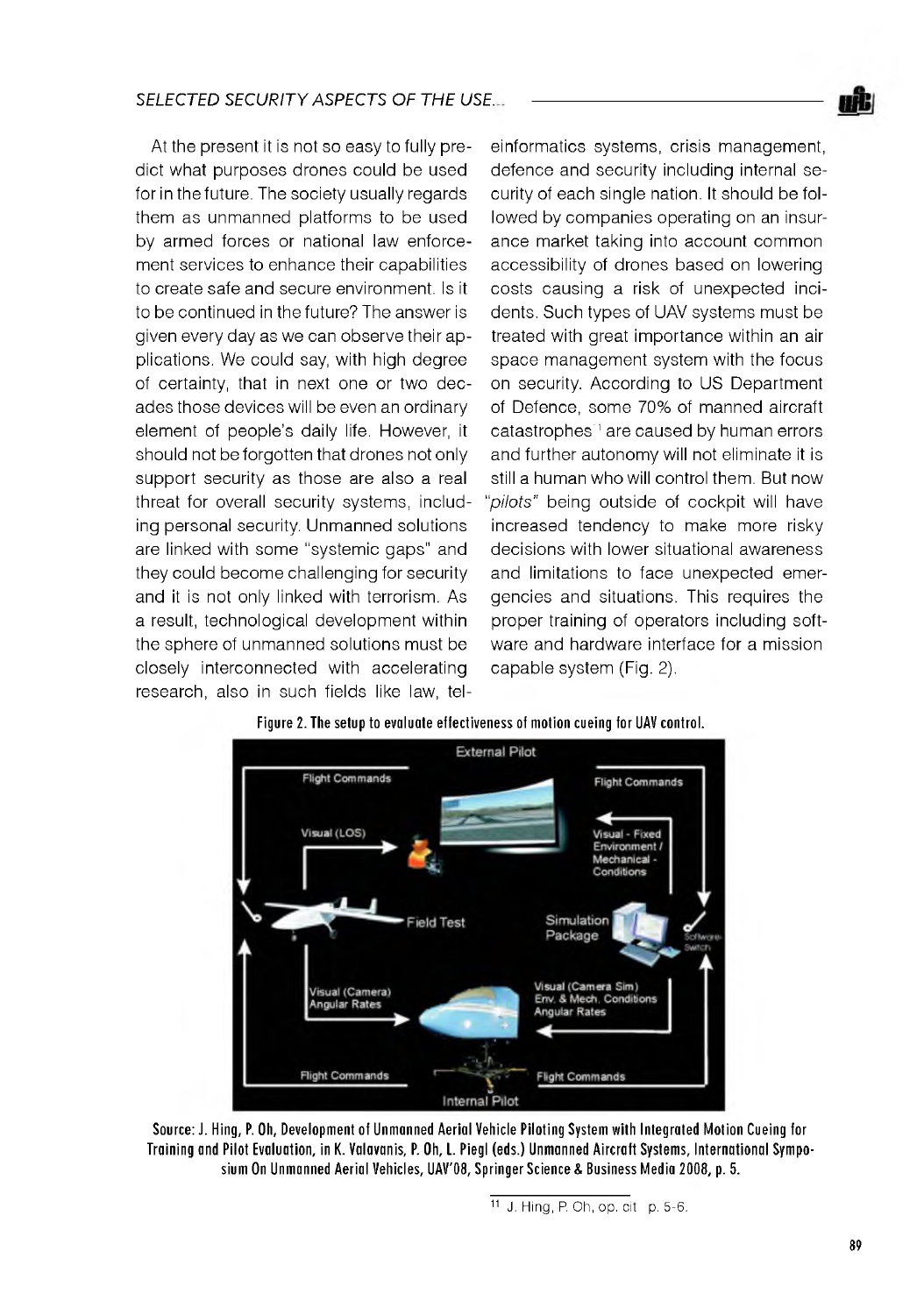The aviation regulations distinguish a few categories of such devices classified according to their weight or impact kinetic energy caused when flying. The main areas of using UAVs are mainly observation (using the variety of sensors to measure parameters of environment) and transport (transport of freight including heavy cargo). Moreover, new domains and areas emerge in which drones could be easily used. They are exploited in remote and hardly accessible zones as using manned aircraft could be risky, creating a real threat for crews' health and even life.

Drones, similarly to any airspace apparatus, function as a system composed of two major elements: man and machine. A machine, in that sense the air element of the system, is similar to any type of aircraft; the only real difference is its size. The ground element is a control station, stationary or mobile, considered as a working space for the land based controllers/operators. As such, a drone should be interpreted as a typical airship, which is remotely controlled in real time when possessing software to control all the flight parameters and also modules and interfaces to enable exchange of data. A typical UAV is also equipped with a variety of sensors connected with software avionics and also optionally with weapon systems and an autopilot. Such a broad range of equipment makes a drone not so different when compared with a manned air platform. The only major and typical difference is related to the location of crew. A ground based control station used to control drones, consists of software, interface modules and designated and trained personnel. It should be noted that as regards security, every air and land component of a drone could be a subject of terrorist or cyber-attack; in specific conditions, it could cause a danger for air traffic and aviation in general. It is also relatively easy to overtake

control of a drone. Todd Humphrey, professor at the University of Texas at Austin's Radio navigation Laboratory, demonstrated that hacking a civilian drone is relatively easy. He showed the Department of Homeland Security that using a limited budget and some persons, he is able to "send signals to an UAV's GPS receiver, hijack the aircraft in mid-air, and control its route"12. He spent 1,000 USD on equipment and designing an application.

# UAVs as a challenge to the security of airspace

The US Congress adopted an act on the modernization and reform of the Federal Aviation Administration (FAA). The reform focuses on executing government actions to speed up an integration of all the drones within US airspace, which is recognized to be the most overcrowded airspace in the world. It was forced by an enormous number of requests the FAA had received to grant certificates for the variety of commercial activities using new capabilities; it was mainly linked with certificates to use drones for videoing. One of the reasons was that even "a model aircraft may pose a safety hazard to full-scale aircraft in flight and to persons and property on the ground"<sup>13</sup>. However, such permissions were treated as precedents; the situation has changed as for now and those permissions are rather a norm than a precedent. The applications are mainly related to different branches of industry and economy such as agriculture, an energy sector, health care, the protection of natural environment, postal services and also tourism. US Congress, recognizing a challenge related to drones, was concerned that those

<sup>12</sup> P. Paganini, Hacking Drones... Overview of the Main Threats, op. cit.

<sup>13</sup> D. Marshall, U.S. Aviation Regulatory System, in: D. Marshall et al. (eds.), Introduction to Unmanned Aircraft Systems, CRC Press Boca Raton 2011, p. 40.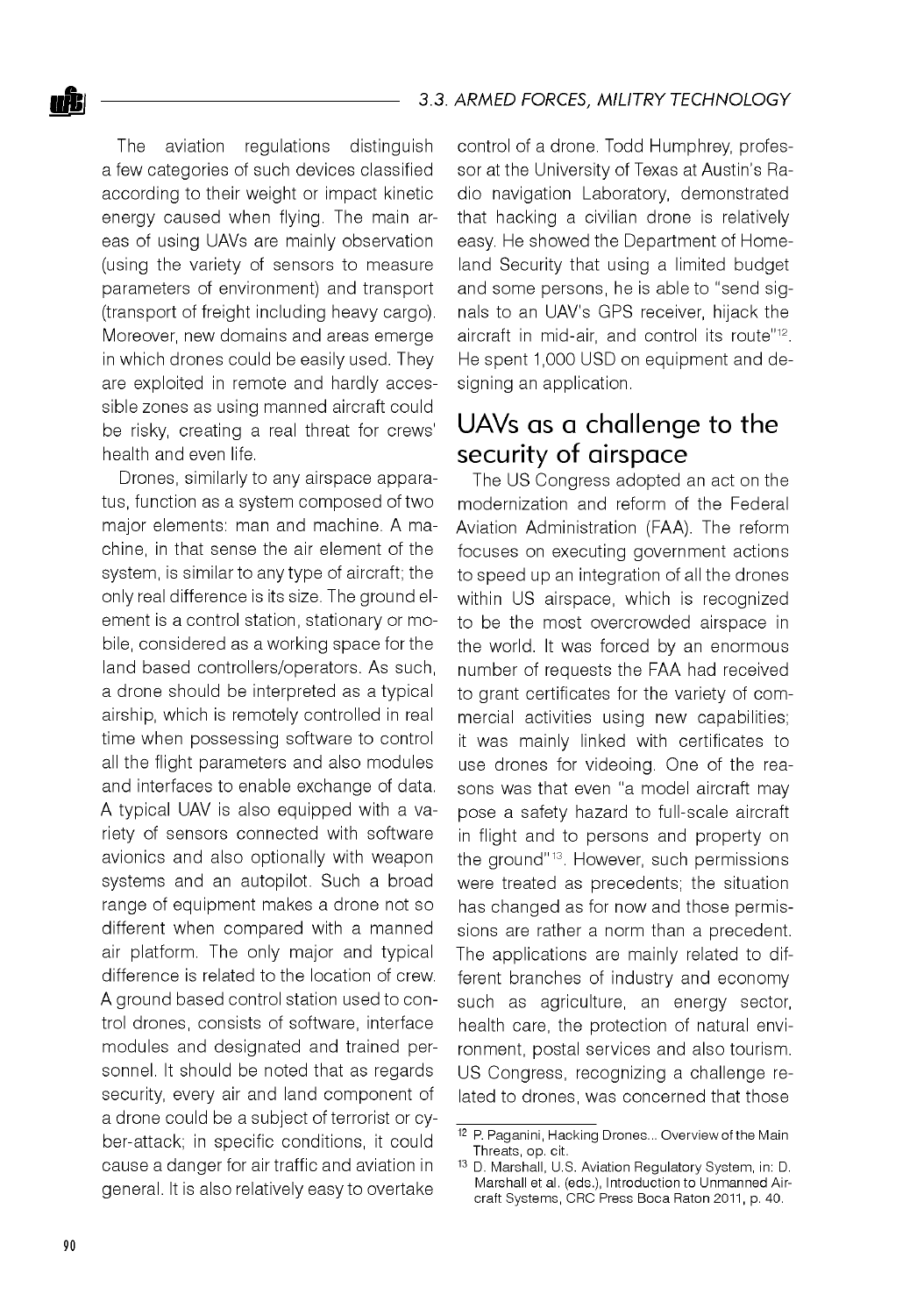violate the right to privacy and imposed some limitations, for example they cannot be weaponized, surveillance only in public spaces, and collected videos must be deleted in 24 hours (judge could extend it)<sup>14</sup>. There is also a law against 'drone stalking' and 'peeping drones' to avoid spying or tracking individuals. Among others reasons, the request of the Amazon Company to be granted approval to deliver post using drones attracted the attention of government. A similar project was considered by the German DHL Company and finally the company was permitted to provide such drone-based services as the first provider in Europe15. Also, other global multinational technology companies e.g. Google and Facebook have expressed their interest in using options offered by drones.

It was recognized that the broad employment of civilian UAVs was linked with some negative side effects. For instance, they could be destroyed, damaged or involved in accidents, so when performing emergency landing they could trigger collateral destructions being a subject of judicial procedures when trying to recognize who was responsible for them. Drones could be a real threat for aviation and airspace security management as every single drone flight could be a source of lack of respect toward the aviation law, including the violation of the designated flying sphere, conducting flight above the designated altitude or performing flights within an airport control zone (Controlled Traffic Region - CTR), which is absolutely unacceptable. So, following regimes being in force very strictly, it is critical to eliminate such dangers related to any airspace.

Currently, the most challenging issue related to aviation security is the unexpected presence of drones in the vicinity of airports, and even within their controlled zone. In that case, the creativeness of amateur pilots is unlimited, crossing often the line of stupidity, which could have very serious consequences. Many cases of such an approach of senseless drone pilots (or rather pseudo-pilots) could lead to air catastrophes, especially when closing to manned aircraft (e.g. passenger airliners). Similar instances happen more often and they are publicized by mass media. A collision with a small flying object could have a number of implications. For instance, a crash of a passenger aircraft with a bird at high speed is dangerous; so what could the consequences of a similar crash with a metal drone whose weight usually reaches a few kilograms be? It is adequate to mention the famous landing of a crippled US Airways jetliner (Flight AWE1549) on the Hudson River in January 200916. It was the result of a collision with a skein of flying Canada geese and a consequent loss of power of both jet engines. It made the pilot land on the river as the plane was not able to reach the closest airfield. The landing was a real miracle as nobody was injured and a member of the US National Transportation Safety Board called it "the most successful ditching in aviation history"17.

Drone - related incidents are increasingly common in Europe and in the world. In October 2014, the UK Airprox Board<sup>18</sup> (the agency responsible for safety in avia-

<sup>14</sup> H. Gusterson, Drone. Remote Control Warfare, the MIT Press, Massachusetts 2016, p. 155.

<sup>15</sup> J. Simonides, Prawnomlędzynarodowe problemy użycia dronów w walce z terroryzmem. Debaty i kontrowersje (Legal and international problems of using drones to fight terrorism. Debates and controversies), Bellona Quarterly No. 4, Warsaw 2014, p. 35.

<sup>16</sup> The catastrophe of the US Airways Flight 1549 (AWE1549) took place on January 15, 2009 when an Airbus A320 piloted by Captain Sullenberger made an emergency water landing in the Hudson River in New York.

<sup>17</sup> J. Olshan, Quiet Air Hero is Captain America, New York Post 17 January 2009, [http://nypost.](http://nypost) com/2009/01/17/quiet-air-hero-is-captain-america/ (accessed 12 March 2017).

<sup>18</sup> The Home Page of the UK Airprox Board (UKAB) website available at: <http://www.airproxboard.org.uk/>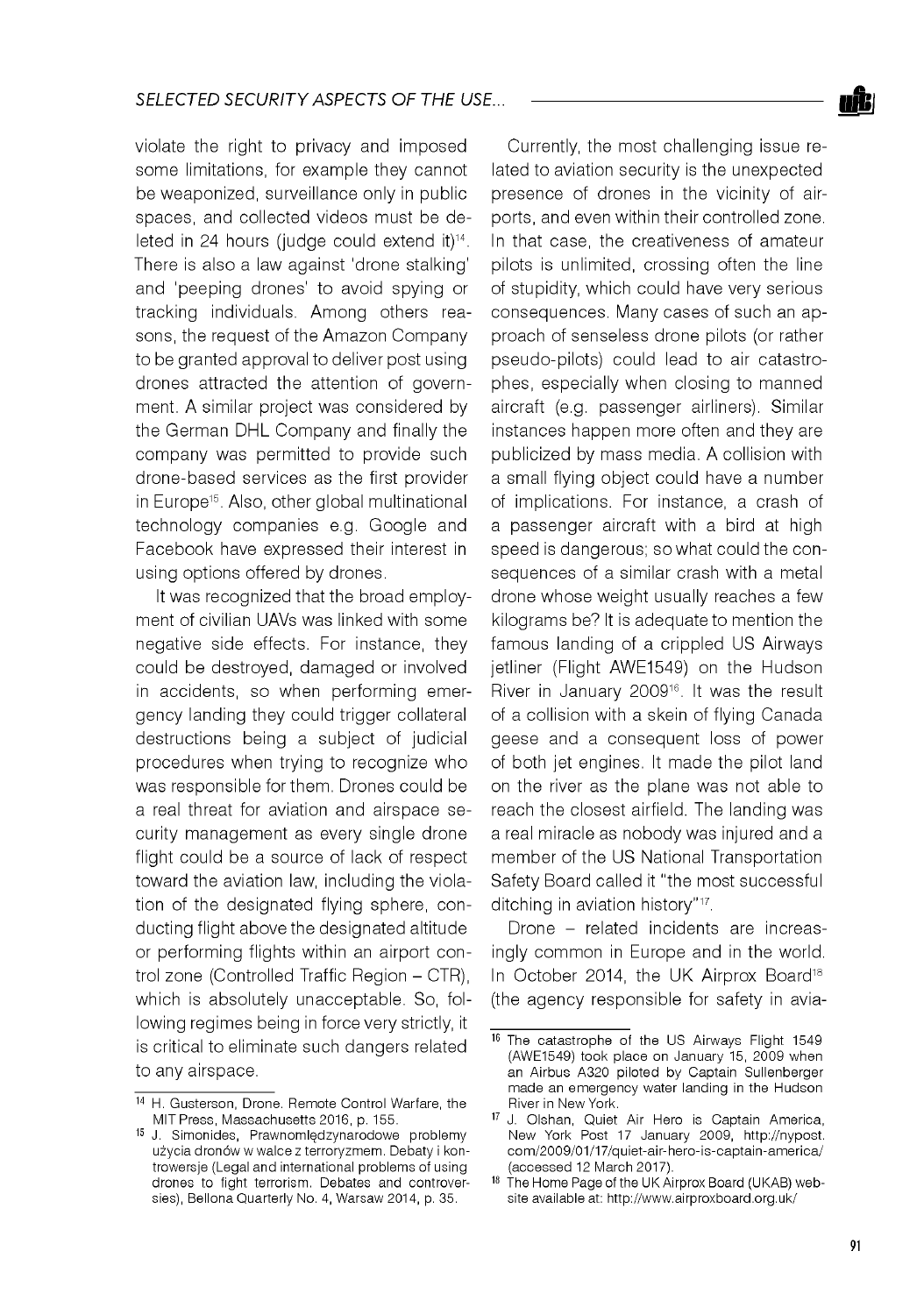tion) revealed that when an aircraft (AT72) was on the final approach to land on the Southend airfield, the crew noticed a drone flying "in the very close vicinity" of the aircraft's right wing19. What was noticeable, there were as many as 75 passengers on the board. According to an incident report, "the object, believed to be a quadcopter, came within 25m of the AT72" and the co-pilot "formed the impression that the quadcopter had been flown deliberately close"20. Moreover, "air traffic controllers at Southend airport told the pilot that 'a couple' of quadcopters had previously been reported in the area"21. A number of similar incidents also happened in US. In 2014, for a single month there were dozens of air space episodes involving drones. Among them, two were very serious as pilots were forced to suddenly change flight settings and in a few cases, UAVs fle very close to a passenger aircraft. The main perpetrators of these problems, similarly to European countries, were small machines remotely operated by civilians. It is a side effect of increased number of unmanned flights in the USA and in Europe. Those are used for a variety of purposes, primarily for civilian applications to provide an aerial picture of selected areas, but also for other domains as meteorology.

As presented above, the consequences of uncontrolled flights of drones could be rather dangerous for aviation safety, so it is necessary to 'civilize' their use, especially as large multinational retail chains (e.g. Google and Amazon - supplies of goods and services) are considering the innovative ways of the delivery of goods all other

the world. If they are successful, soon the airspace will be overcrowded by unmanned flying suppliers. This is why very clear and precise regulations must be developed as soon as possible, taking into consideration safety on the one hand and civil rights and sovereignty of business practices on the other hand.

# Legal aspects of regulating the use of UAVs

According to the Polish law, there is no clear and unambiguous definition of an unmanned aerial vehicle and there is also lack of precise description of such a device. A typical term used in in variety of jargons is 'a drone'. Such a term is widely used by media, particularly as the violations of air space by drones is more frequent. Within academic community and among specialists, such devices are mainly recognized as *Unmanned Aerial Vehicles (UAVs)* and in context of using a wider technologic approach, they are defined as *Unmanned Aircraft Systems (UASs).* Polish aviation law is rather restrictive regarding drones, as the commercial use of such devices requires a special certificate which is awarded by the Civil Aviation Authority (CAA) of the Republic of Poland (Polish: Urząd Lotnictwa Cywilnego - ULC). Unfortunately, there is no certainty whether all the users possess such certificates or consider applying for them. This is an important factor, as the number of certificates does not follow the growing quantities of drones. As for now, there are plenty of advertisements on various types of networks offering business type services as commemorative photos and videos from the sky by employing drones. Next, it is necessary to consider what to do with other drones users who declare non-commercial use as it is not easy to verify such declarations. Is it not purposeful to seriously approach such a topic

<sup>19</sup> Based on: Życie 75 ludzi na włosku przez zbłąkanego drona..., Portal Dron.pl 29 October 2014, [http://info.](http://info) dron.pl/zycie-75-ludzi-na-w losku-przez-zblakanego-drona/ (accessed 12 January 2017).

<sup>&</sup>lt;sup>20</sup> Quadcopter drone flew 'too close' to Southendbound plane, BBC News 27 October 2014, http:// www.bbc.com/news/uk-england-essex-29785322 (accessed 15 January 2017).

 $21$   $ibid.$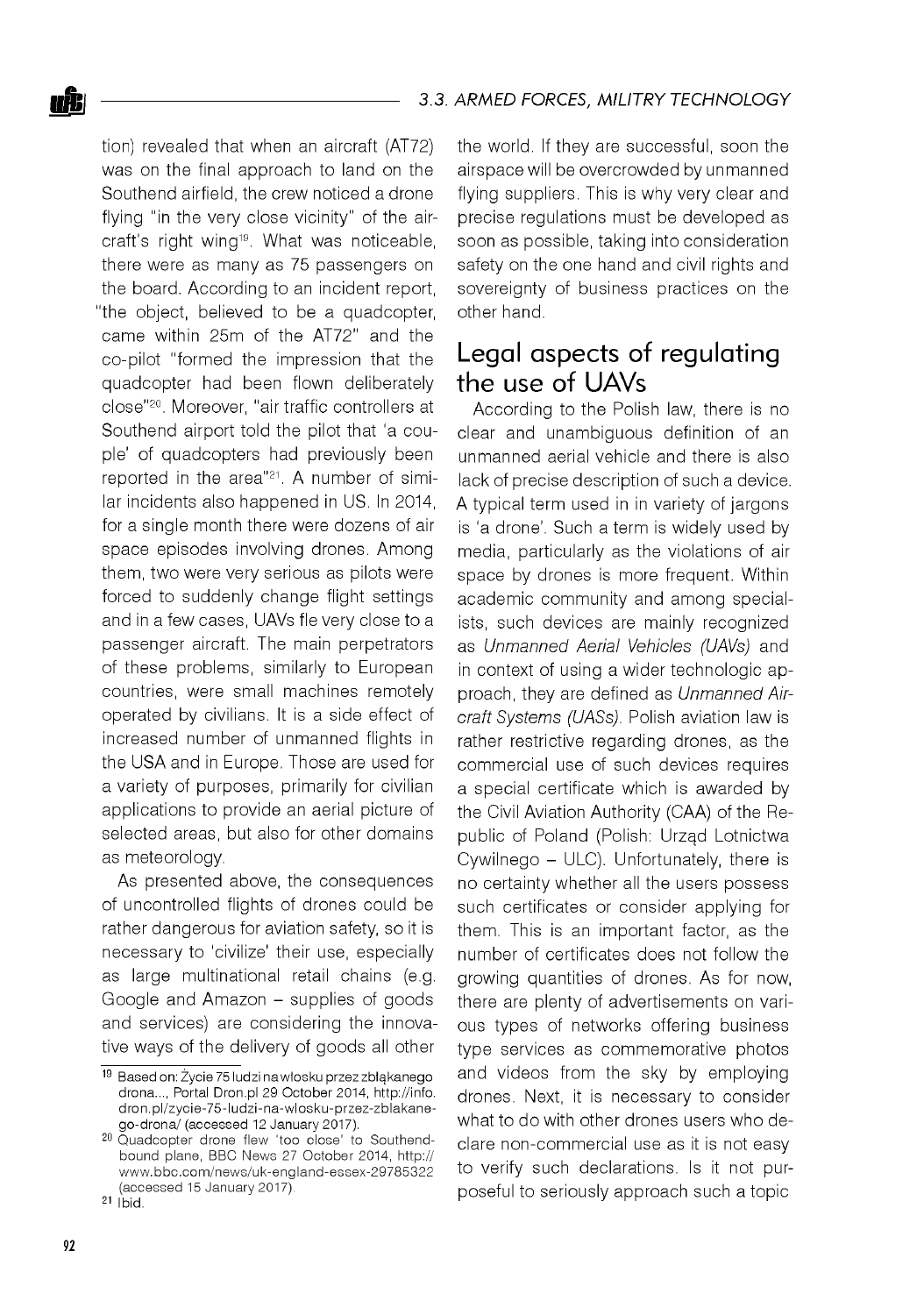before some negative consequences could happen? Are there any proper solutions to the issue? Especially, as it is a real threat on the one hand but also the infringement of the personal liberties and freedoms on the other. Generally, it is a real problem requiring reliable arrangements.

In Poland, similarly to other countries, many intrusions into airport controlled zones have been noticed and in consequence, dangerous attempts to get as close as possible to a manned aircraft. Many accidents have not been published by media to avoid panic and a threat of using an air mode of travelling. However, unauthorized intrusion into the airspace of the Warsaw Okęcie Airport initiated wide discussion as it was rather close to a serious incident. It happened on 20 July 2015 when the crew of Embraer 195 aircraft, flying from Munich to Warsaw, noticed a flying object at an altitude of 700 meters. Based on the crew assessment, it was probably a drone located on the landing approach about 10 kilometres from the beginning of the airport runway. Therefore, the aircraft with more than 20 passengers on board was forced to change its landing direction. A similar incident happened the same week in Łódź. A typical drone was observed in the vicinity of an airport and it caused a threat for a small aircraft performing a training flight<sup>22</sup>. A more serious accident occurred in Crakow when a flare was dropped from an unidentified vehicle, which landed among military aircraft located on the airport apron. It could be a warning regarding a possibility of conducting a terrorist attack using similar methods.

According to applicable and current regulations, it means within international law, all the civilian airships (manned and unmanned) operate based on the Convention on International Civil Aviation (or the Chicago Convention) signed on December 7, 1944 in Chicago. The Convention is rather outdated and it is transitory law which has to be updated. The International Civil Aviation Organization (ICAO) recognizes that complexity of the challenges and has established a few deadlines:

- until 2018  $-$  initial integration with air traffic in airspace, excluding designated areas;
- $-$  until 2028  $-$  full integration, allowing the creation of a full picture of all the operations within airspace; all the unmanned platforms will be visible for air traffic controllers and it will be possible to communicate with them.

The European Commission is currently working on a draft of law regulations regarding the use of UAVs by civilian persons. The main objective of such regulations is to develop a coherent system of safety certificates for unmanned platforms. New instructions will cover both data transfer channels to remotely control such unmanned vehicles and also the dilemmas of protecting the privacy of data collected by unmanned systems. Similarly, the European Defence Agency is conducting highly advanced research into the future of unmanned platforms; however, the focus is mainly on developing the unified rules of using military drones when conducting missions within civil owned airspace to avoid accidents (Fig. 3).

<sup>22</sup> Based on: Kolejny dron w pobliżu lotniska? Tym razem w Łodzi, TVN 24, 23 July 2015, http://www. tvn24.pl/lodz,69/kolejny-dron-w-poblizu-lotniskatym-razem-w-lodzi,562579.html, (accessed12 January 2017).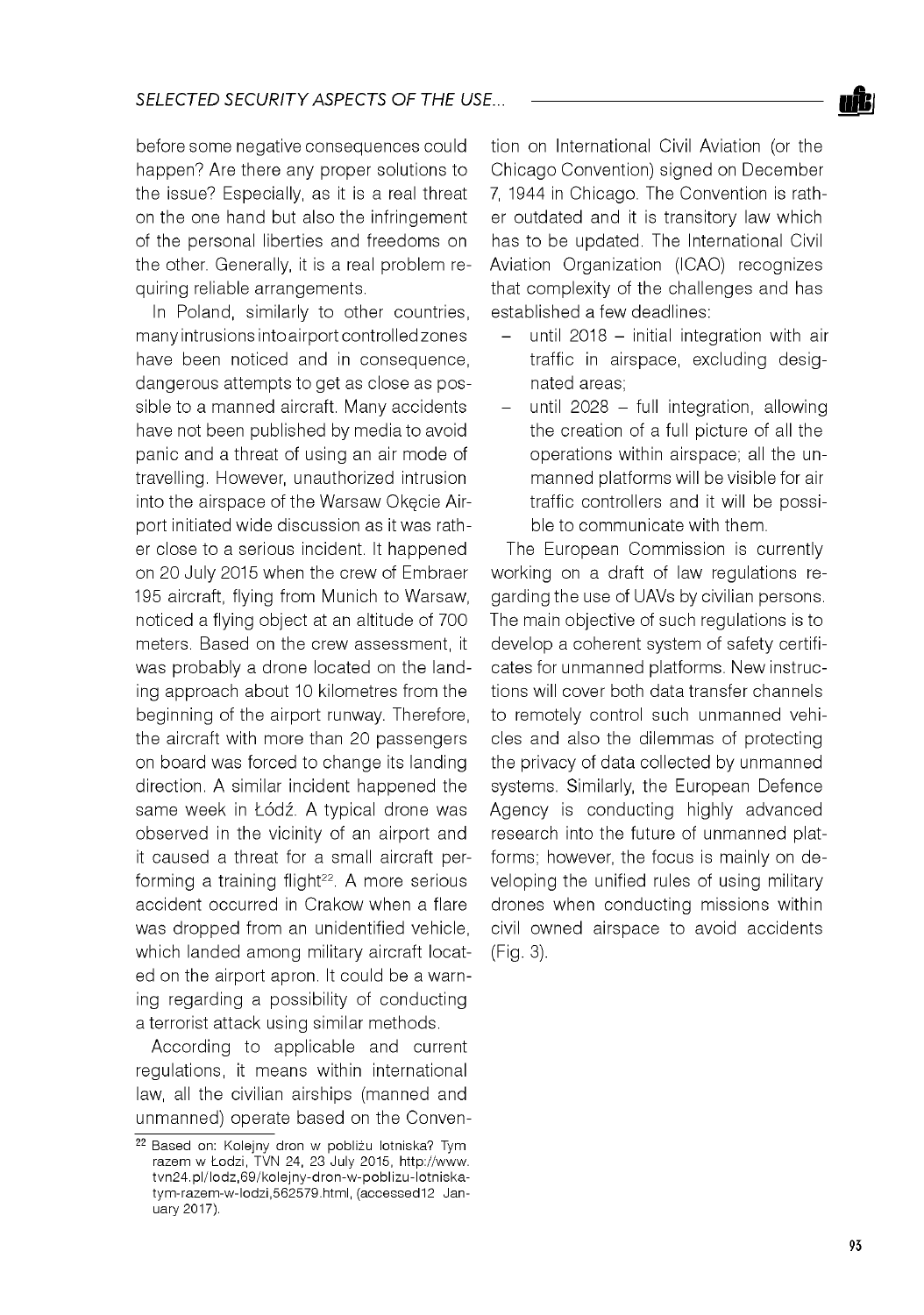

Figure 3. The drones as a threat to air traffic (visualization)

Source: O. Kendler, Staying ahead of upcoming restrictive drone regulations, The SysEne Blog 14 June 2016, http://www.engineeringnewworld.com/?m=201606 (accessed 19 March 2017)

In Poland, like in many other nations. comprehensive regulations for unmanned platforms flights have not been established yet. The first Polish laws regarding UAVs were included in the Act of 3 July 2002 titled the Aviation Law Act published in the Journal of Laws of 2002, pos. 933, 951 and 1544 and the 2013 pos. 134 (Polish: Ustawa z dnia 3 lipca 2002 r. Prawo Lotnicze, Dz. U. z 2012 r. poz. 933, z późn. zm.)<sup>23</sup> as amended. A revised set of regulations in Poland was adopted on 30 June 2011 and it entered into force on 19 September 2011, allowing the use of unmanned systems only when some requirements are met, including the equipment of systems and also the qualifications of personnel. Moreover, "according to the article 126 of the Polish Aviation Act, each UAV operation in controlled airspace is possible after receiving the permission from the President of the Civil Aviation Of-

fice"<sup>24</sup>. More detailed arrangements were made in 2013 by follow-on regulations for the implemented Act. The regulations allow conducting UAVs flights but some criteria must be fulfilled:

- It is recreational/sport flight in character:
- A flight is performed within uncontrolled airspace<sup>25</sup>:
- A flight is conducted within eye sight of an operator;
- The total weight of an UAV, including all equipment, must be below 25 kilograms.

A drone flight within a controlled area or sphere of an airfield (Controlled Traffic Region - CTR or Terminal Manoeuvring Area

<sup>&</sup>lt;sup>23</sup> Available in Polish language: Obwieszczenie Marszałka Sejmu Rzeczypospolitej Polskiej z dnia 22 maja 2012 r. w sprawie ogłoszenia jednolitego tekstu ustawy - Prawo lotnicze, Journal of Laws of the Republic of Poland, Warsaw 16 August 2012, http://www.dziennikustaw.gov.pl/DU/2012/ 933 (accessed 19 March 2017).

<sup>24</sup> See in details in: M. Polkowska, Latest National Regulations on Unmanned Aircraft Systems in Military and Civil Aviation in Poland, Polish Civil Aviation Authority, published in ESPI Perspectives No. 60, May 2012, p. 1-4.

<sup>&</sup>lt;sup>25</sup> Polish classified airspace is divided into: controlled airspace - Class C (from FL095 - FL660) in which fright control assistance, emergency and information services are provided and uncontrolled airspace Class G (from GND - FL095) in which emergency and information services are provided but excluding CTR, TMA, MCTR and MTMA.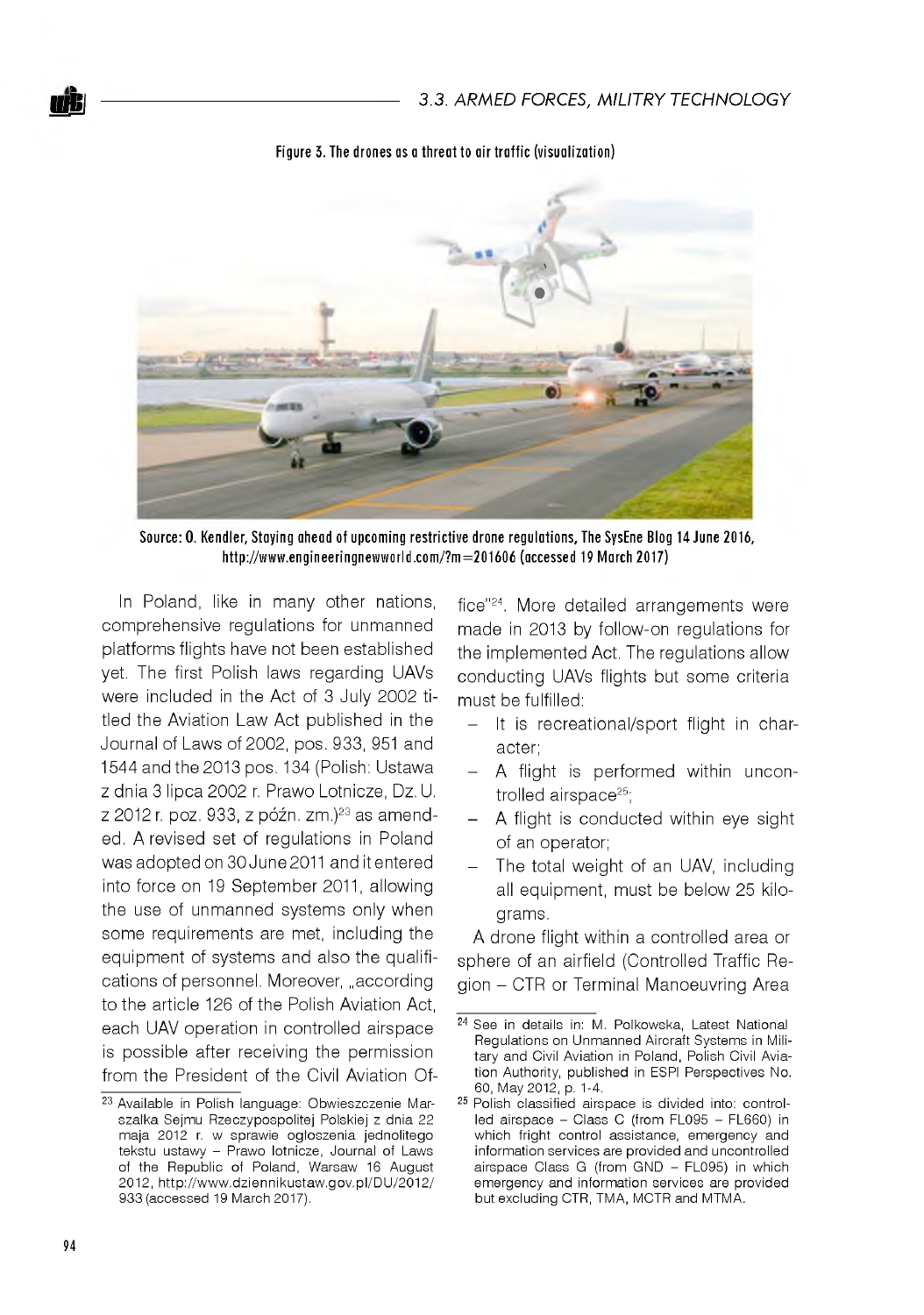

- TMA) is possible, however only if that drone strictly follows exactly the same rules as other airships. It is especially related to standard equipment (navigation devices, communication assets allowing movement and control), like a manned aircraft operating based on one of two sets of regulations governing all the aspects of civil aviation aircraft operations, namely IFR (Instrument Flight Rules) or VFR (Visual Flight Rules). When a flight is controlled without visual control from the ground using FPV (First Person View) equipment, its rules are the same as for other air objects lying within IFR/VFR regimes. It means that an UAV must be equipped with navigation and communication tools (transported, radio communication) and the flight must be performed based on a previously pre-planned route. It should be noted that if the flight is commercial, an appropriate *Unmanned Aerial Vehicle Operator* (UAVO) certificate has to be obtained from the Polish Civil Aviation Authority<sup>26</sup>. In other words, very popular FPV flights, being the most exciting for pilots, are to be operated only in designated zones. It could be conducted only when the Polish Air Navigation Services Agency (Polish: Polska Agencja Żeglugi Powietrznej - PAŻP), based on an application of a person concerned, designates a special Exercise Area (EA) for flights following the Instrument Flight Rules. The use of UAVs caused many experiences allowing their upgrade for better synchronization, enhanced capabilities, specialization, resistance for unauthorized control etc.<sup>27</sup> This is important as there are new solutions to support such modifications to have a better description of UAVs and supplemented by

better software and skills of operators<sup>28</sup>. It is linked with their endurance and constant readiness to act in short notice29. According to Maryann Lawlor, it is possible that "autonomous, networked and integrated robots may be the norm rather the exception by 2025"30.

## Conclusion

The trend to use more UAVs for private and commercial purposes is on the increase and this is an issue to be faced by agencies responsible for air traffic. New technologies offer more advanced solutions and now a drone or UAV is available for an average person to be used for a variety of purposes. The desire to limit their use is not to be successful, requiring rather the creation of tools to 'civilize' and legalize those emerging capabilities. Air accidents involving UAVs require decisive and purposeful steps to merge that group of air space users into an overall system. If it does not happen, more accidents will happen, especially among the radical elements of societies having new 'tools' to play with. It should not even be excluded that UAVs will be armed by amateur "pilots" to conduct air combat and attack ground targets similar to military UCAVs. The desire to challenge manned aircraft or the use by extremists could be unavoidable. The further development and functioning of unnamed aviation will depend on properly structured law regulations. Nevertheless, the legislation effort should take into consideration both small and large size flying platforms as the latter are slowly dominating the civil-

<sup>26</sup> UAVO certificate is a license proving a drone pilot qualification permitting operating such devices for commercial purposes - other than sport of recreational reasons.

<sup>27</sup> L. Haulman, U.S. Unmanned Aerial Vehicles in Combat, 1991-2003, Air Force Historical Research Agency, Maxwell Air Force Base 9 June 2003, p. 16.

<sup>28</sup> K.P. Valavanis et al., Unmanned Aircraft System, ed. Springer, Philadelphia 2009, p. 184.

<sup>&</sup>lt;sup>29</sup> N. Friedman, Unmanned Combat Air Systems, Naval Institute Press, Annapolis 2010, p. 3, annex II, p. 69-248.

<sup>30</sup> M. Lawlor, Robotics Concepts Take Shape, The Armed Forces Communications and Electronics Association (AFCEA), Fairfax 2003, http://www. afcea.org/content/?q=robotics-concepts-takeshape (accessed 12 March 2017).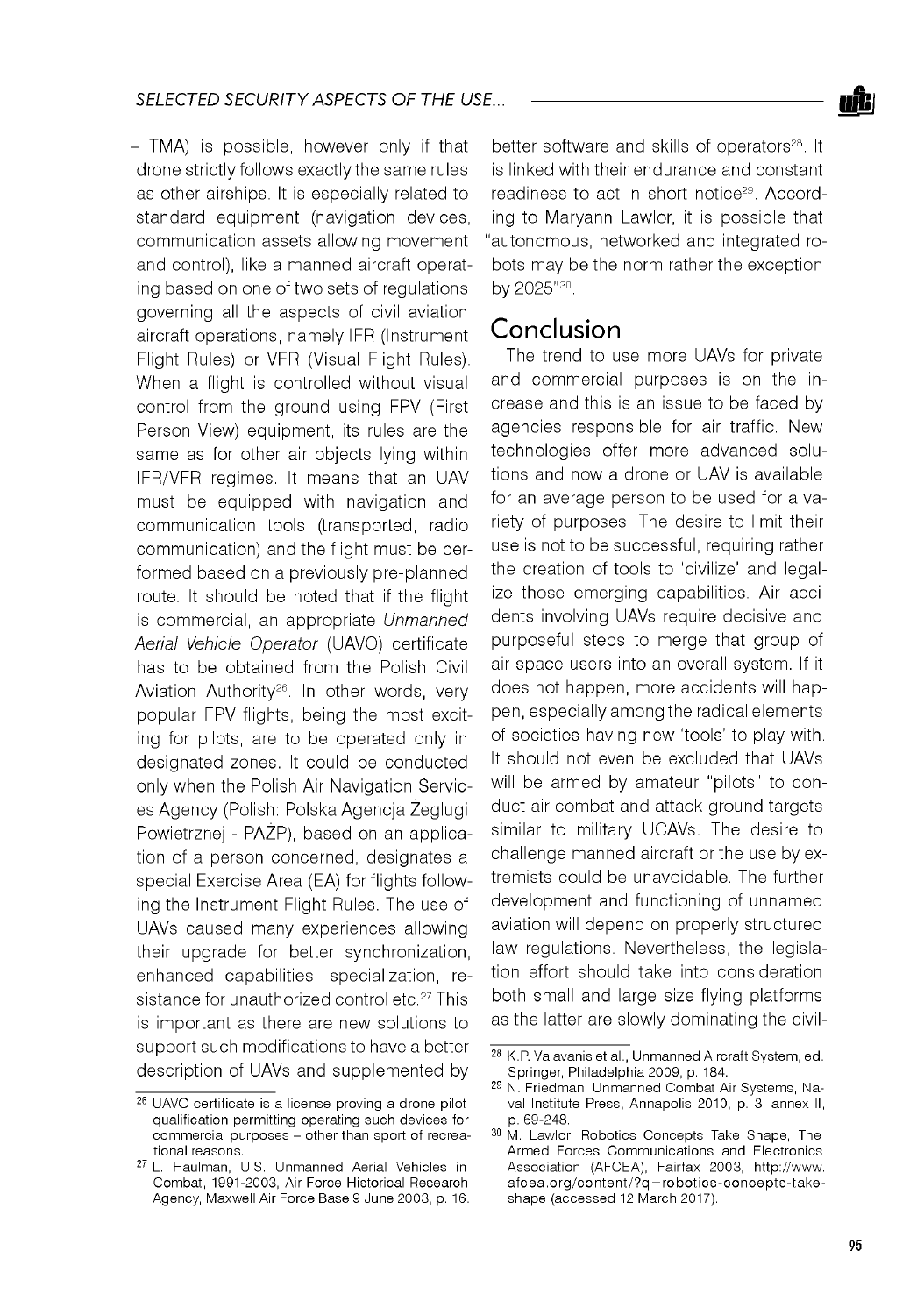ian market. The law must include such aspects as the provision of services, licences for operators, technical arrangements, and, what is the most critical, the rules of flights. In the future, also such aspects as flights out of designated zones, full integration with other users of airspace and complete compatibility with aviation law must be distinguished.

At the same time, it is necessary to remember that unmanned fights require specifically adjusted regulations as there is no need to implement all the rules concerning manned flights. It is especially true in the case of small flying objects used for recreational purposes. The detailed consideration should be conducted e.g. in relation to Article 126 of the Aviation Law mentioned before, which is the foundation for unmanned flights in Polish airspace. Therefore, there is an urgent need to distinguish a law definition of such a flying object and it should allow precise distinction between a 'toy' and professional equipment. Such a definition must be profoundly thought over as it will have long-term consequences and will influence future regulations, as well as the rules of unmanned platforms integration with air traffic. Moreover, there is no need to cumulate all the traffic within controlled airspace as it make it 'overcrowded 'and dangerous. Another aspect is the need to conduct in-depth research regarding the protection of citizens' privacy and use of UAVs by state services such as police, fire brigade, border services, etc. Taking into consideration the complexity of the problem, the regulations will be the first attempt to formalize civilian exploitation of UAVs, and although some gaps could be expected, it could be a good and reasonable step forward for further legislative efforts. Civilian drones, even if not be fully assembled ones, are not necessarily intruders in the Polish airspace as long as the law precisely defines what is and what is not allowed. This is the direction the aviation law should aspire for.

#### References

- Arkin R., Governing Lethal Behavior in Autonomous Robots, Chapman & HALL/ CRC, Boca Raton 2009.
- Bielski M., Krawczyk A., Bezpieczeństwo ruchu lotniczego (Air traffic safety), published by CIOP, Warsaw 2009.
- Cwojdziński L., Zadania wykonywane przez systemy platform bezzałogowych i powody ich stosowania, Program "Pięć żywiołów. Wolność – informacja – bezpieczeństwo", 2014, [http://www.5zywiolow.](http://www.5zywiolow) pl/wp-content/uploads/2014/02/zasady-uzycia-uav-leszek-cwojdzinski. pdf (accessed 25 January 2017).
- Eagle MALE System Medium Altitude Long Endurance UAV, Defense Update, as of 9 December 2006, [http://defense](http://defense-)update.com/products/e/eagle-UAV. htm (accessed 30 January 2017)
- Frew E., Brown T., Networking Issues for Small Unmanned Aircraft Systems, in: K. Valavanis, P. Oh, L. Piegl (eds.) Unmanned Aircraft Systems, International Symposium On Unmanned Aerial Vehicles, UAV'08, Springer Science & Business Media 2008.
- Friedman N., Unmanned Combat Air Systems, Naval Institute Press, Annapolis 2010.
- Global Hawk, Website Northrop Grumman Corporation, http://www.northropgrumman.com/capabilities/globalhawk/Pages/default.aspx (accessed 26 January 2017).
- Gusterson H., Drone. Remote Control Warfare, the MIT Press, Massachusetts 2016.
- Haulman L., U.S. Unmanned Aerial Vehicles in Combat, 1991-2003, Air Force Historical Research Agency, Maxwell Air Force Base 9 June 2003.
- Hing J., Oh P., Development of Unmanned Aerial Vehicle Piloting System with Integrated Motion Cueing for Training and